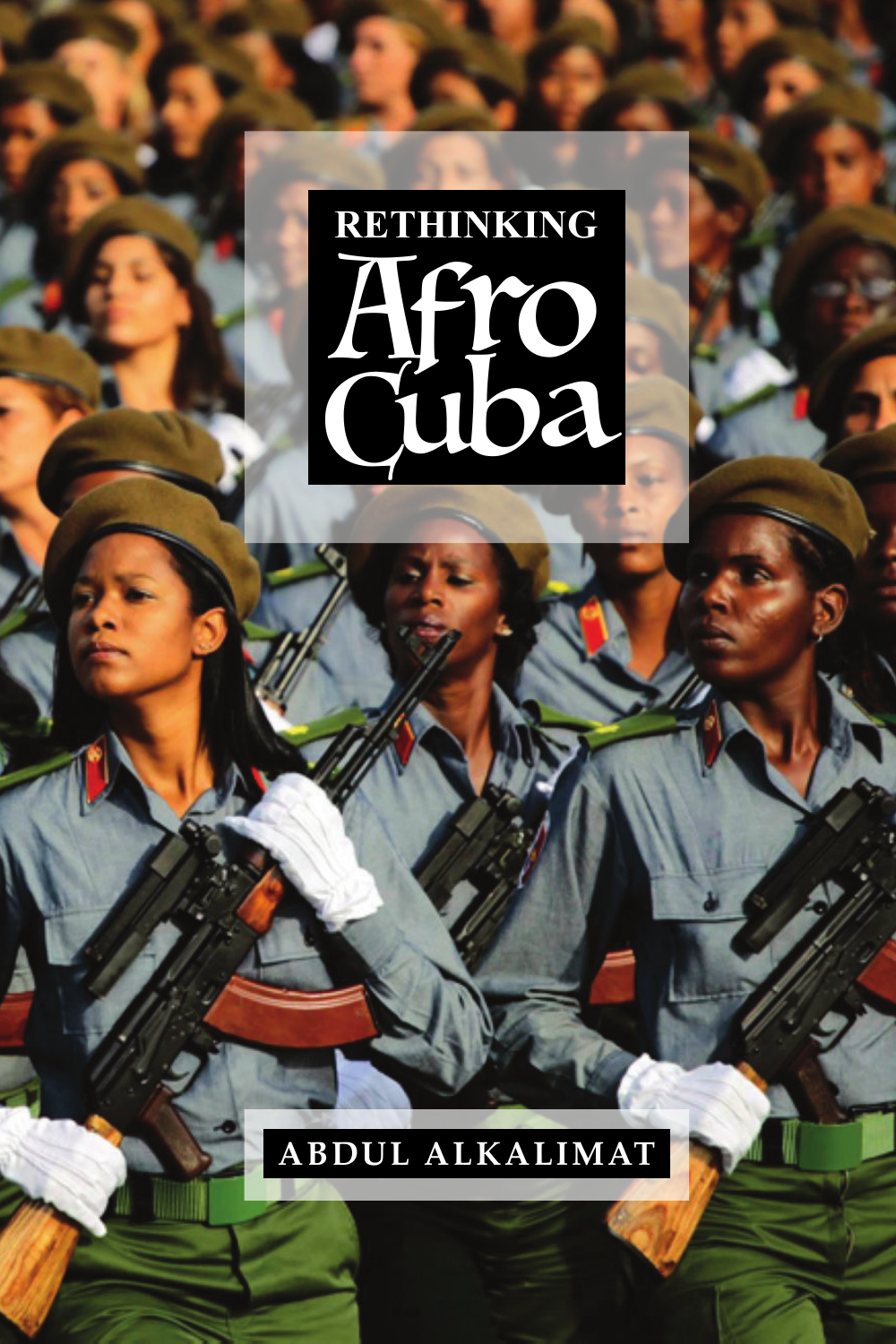## CONTENTS

| Preface                                                              | ν  |
|----------------------------------------------------------------------|----|
| INTRODUCTION                                                         | 1  |
| 1. ABOLITIONISM AND THE FIGHT FOR INDEPENDENCE                       | 5  |
| 2. AFRO-CUBAN AGENCY DURING SLAVERY                                  | 11 |
| 3. ANTONIO MACEO                                                     | 15 |
| 4. JOSÉ MARTÍ AND JUAN GUALBERTO GÓMEZ                               | 21 |
| 5. UNITED STATES NEOCOLONIALISM                                      | 25 |
| 6. FERNANDO ORTIZ                                                    | 29 |
| 7. AFRO-CUBAN AGENCY DURING THE REPUBLIC                             | 35 |
| 8. GERARDO MACHADO                                                   | 39 |
| 9. FULGENCIO BATISTA                                                 | 45 |
| 10. Struggle for National Sovereignty                                | 49 |
| 11. ESTABLISHING THE PRINCIPLES<br>AND PRACTICES OF THE REVOLUTION   | 53 |
| 12. SOCIALIST TRANSFORMATION VIA<br><b>MORAL INCENTIVES</b>          | 57 |
| 13. SPECIAL PERIOD EXPERIMENTATION<br><b>VIA MATERIAL INCENTIVES</b> | 65 |
| 14. AFRICAN AMERICANS AND<br>THE CUBAN REVOLUTION                    | 71 |
| 15. SUMMATION                                                        | 81 |
| <b>Notes</b>                                                         | 83 |
| <b>Photo Credits</b>                                                 | 87 |
| Bibliography                                                         | 89 |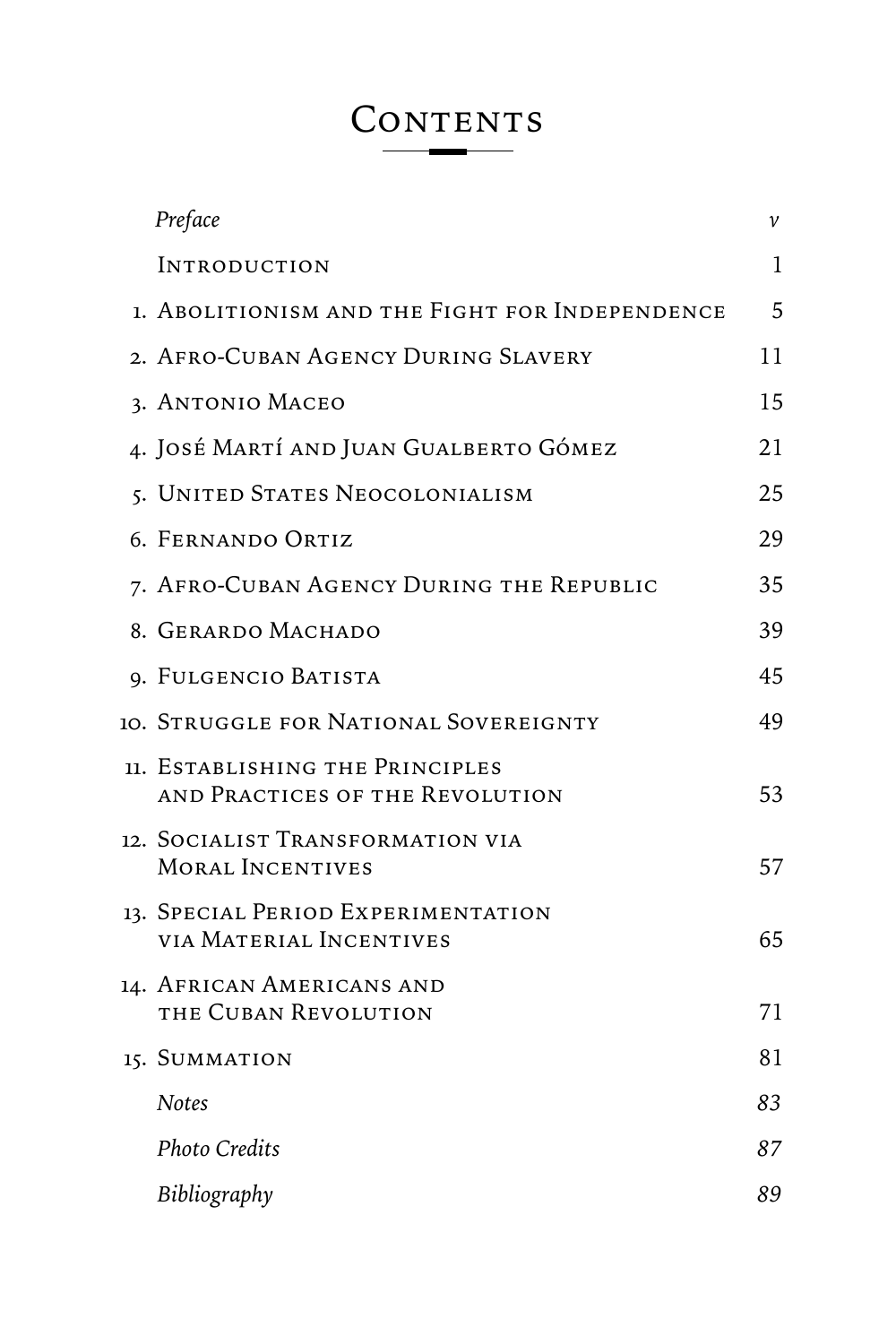## 6. Fernando Ortiz

The twentieth century demanded a theory rooted in social sci-<br>The research to anchor the mestizo nature of Cuban identity<br>in the systematic study of the empirical reality of Cuba. Fer-<br>nando Ortiz (1881–1969) emerged as th ence research to anchor the mestizo nature of Cuban identity in the systematic study of the empirical reality of Cuba. Fernando Ortiz (1881–1969) emerged as the anthropologist to provide such a theory, transculturation:

The bulk of his contributions to Cuba's intellectual life and public culture stemmed from his seminal research on all aspects of Cuba's African-influenced, orally transmitted traditions. He validated the use of Afro-Cuban as an analytical construct while insisting that Afro-Cuban cultural forms were integral to a unified Cuban national identity. He also addressed the problem of racism and the workings of race as a social rather than biological category.<sup>33</sup>

Ortiz made a journey from being hostile to Black culture to being an advocate of tolerance and multicultural understanding:

I am of the opinion that the word transculturation better expresses the different phases of the process of transition from one culture to another. . . . In the end, as the school of Malinowski's followers maintain, the result of every union of cultures is similar to that of the reproductive process between individuals: the offspring always has something of both parents but is always different from each of them.<sup>34</sup>

The central concept of transculturation is a model of five stages, which according to Ortiz describes Cuba as being through stage four, but not yet five: hostility, compromise, adjustment, self-assertion, and integration. He was the scholar-activist who took the ideological orientation of José Martí and brought it into social science. The first and main ideological intervention was the argument that "racial differences" were myth and had to be replaced by differences in cultural heritage. Moore states, "Ortiz began to question the validity of racial constructs and to propose that Cubans define themselves in terms of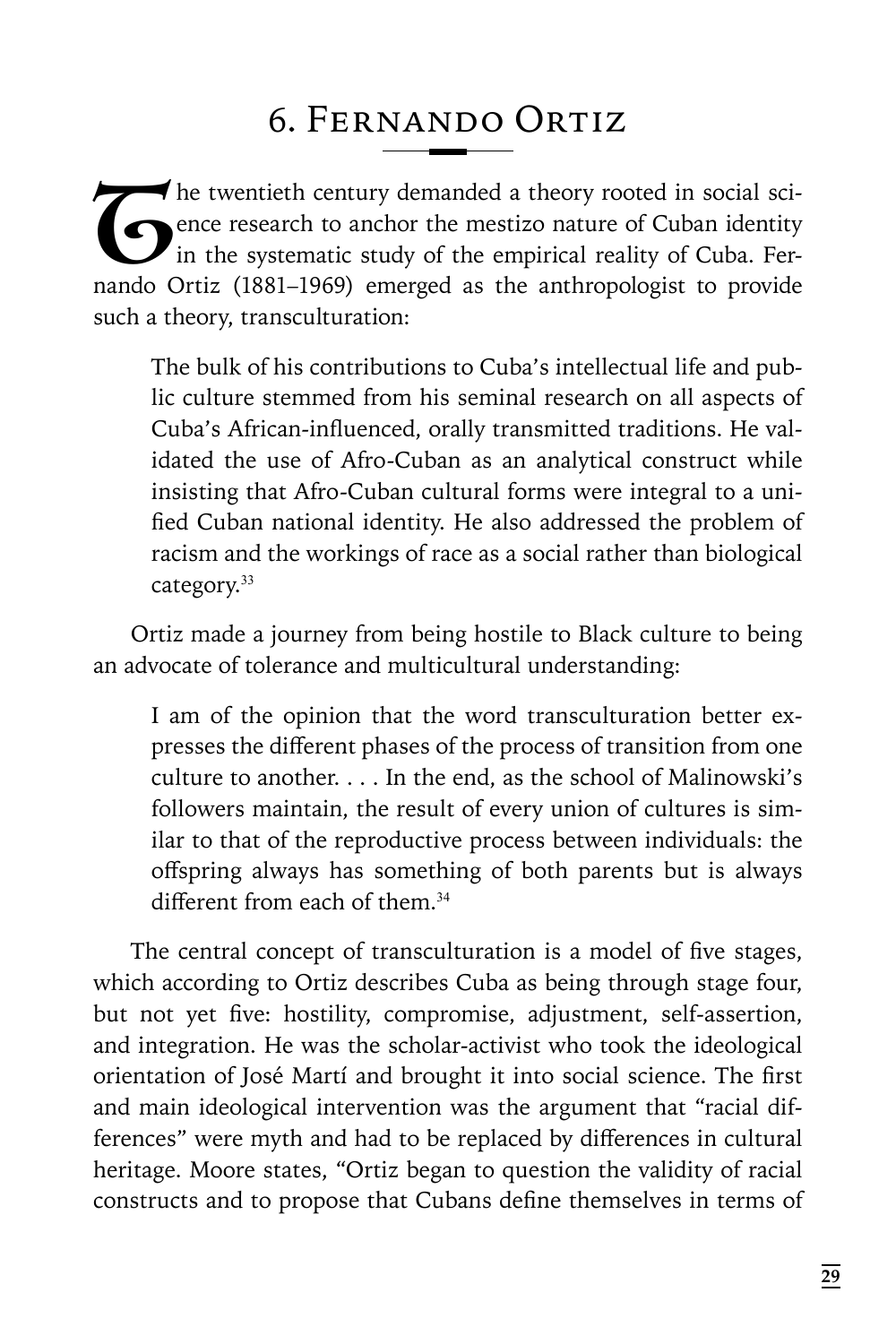shared cultural heritage rather than shared ancestry."<sup>35</sup> Change was therefore possible and his theoretical model attempted to map this change.

It is interesting to compare the thinking of Ortiz with an earlier sociologist, Robert Park, and a later psychologist, Frantz Fanon, as in the table below. All three models have a teleological thrust as they have predetermined ends. Park, a sociologist, worked with Booker T. Washington, and then as a professor of sociology at the University of Chicago, where he developed his "race relations cycle." As a liberal in the U.S. (he also served on the board of the Chicago Urban League) he theorized reform based on his version of Anglo-conformity. He wrote after the first Great Migration of African Americans to Chicago, and theorized that the desires of the Black middle class would prevail, and as such he posited yet another framework guiding the reforms of the civil rights movement. Fanon, a psychologist, wrote as a theorist in the Algerian war for national liberation. Hence he advanced a framework for revolutionary transformation in which the oppressed fought to overthrow the oppressive system after stages of embrace (assimilation) and rejection (nationalism). Park wrote in the context of western colonial dominance (ending in "assimilation") while Fanon wrote in the context of the African revolution for national sovereignty (ending in "revolution").

| Robert Park (1926) | Fernando Ortiz (1942) | Frantz Fanon (1959) |
|--------------------|-----------------------|---------------------|
| Contact            | Hostility             | Contact             |
| Competition        | Compromise            |                     |
| Accomodation       | Adjustment            |                     |
| Assimilation       |                       | Assimilation        |
|                    | Self-Assertion        | Nationalism         |
|                    | Integration           | Revolution          |

 *Comparing the models of Park, Ortiz, and Fanon.*

Ortiz, an anthropologist, wrote within the U.S. neocolonial domination of Cuba and faced the legacy of Cuban racist slavery, with its relative degrees of freedom covered over by the racist segregationist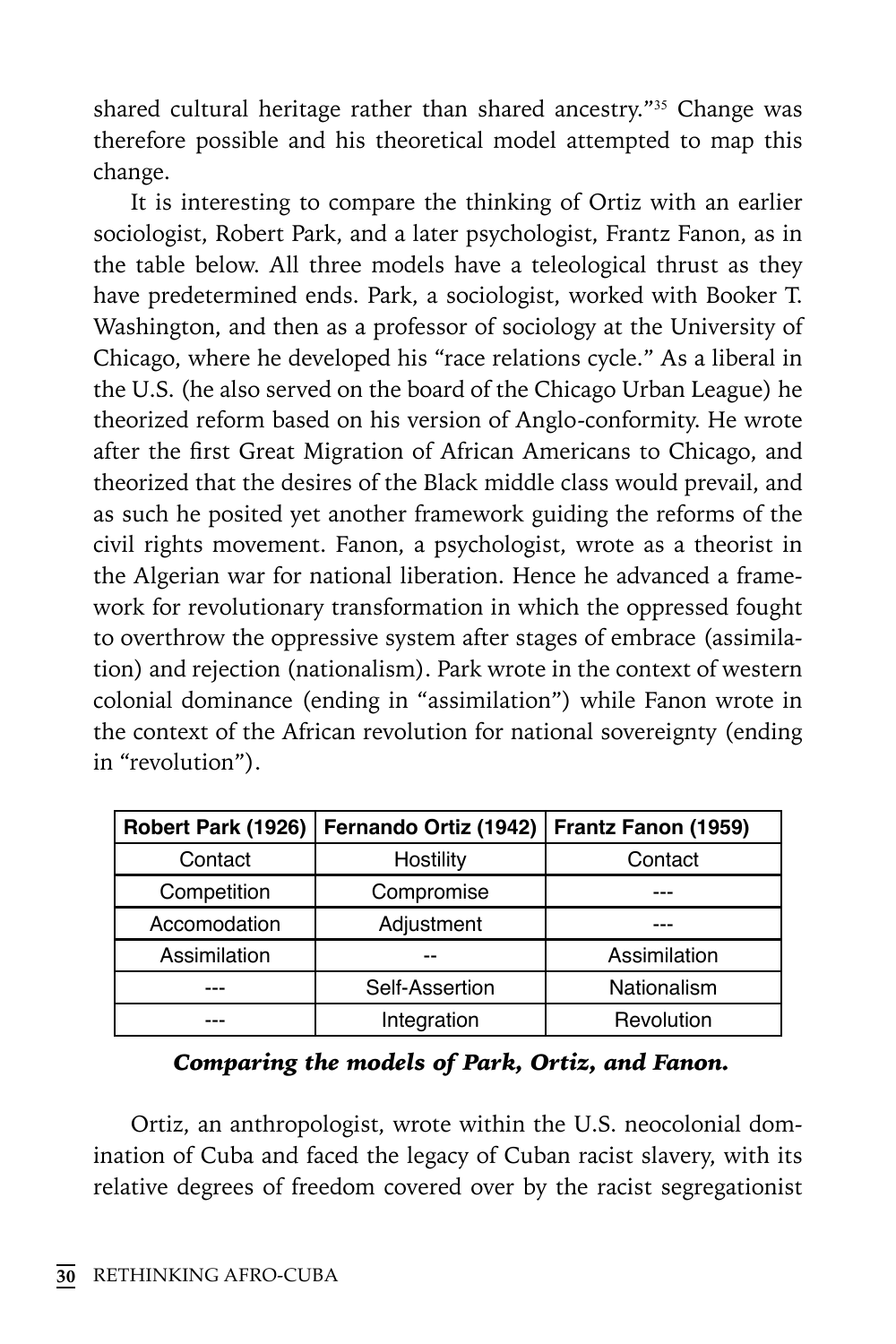practices imported by the Yankee rulers and their "one drop rule." He began his career as a racist criminologist, following the school of the Italian social-darwinist Cesare Lombroso (1835–1909), who advanced



*Robert E. Park, Fernando Ortiz, and Frantz Fanon.*

a biological theory of crime that targeted Black people as slow witted and criminally inclined. However, Ortiz was active in progressive politics and also interacted with a wide variety of Black people in his research, going deeply inside the Afro-Cuban community. Black people turned him around and he became an advocate of Afro-Cuban humanity.

The one Cuba thesis of Martí was ideological and the political goal for revolutionary transformation, just as the integration phase of the Otiz model has never been fully realized in everyday life, though it has repeatedly been affirmed in the official documents since the founding of the republic. Ortiz campaigned for the full embrace of the African influences in Cuban culture and the recognition of the many forms of Afro-Cuba organizations. So in the end Ortiz makes an insightful critique of how the Cuban authorities attacked Black self-organization, alleging that this damaged the national unity of Cuba, that in the end all they did was drive these Black organizational forms underground and polarize rather than embrace. This is how Ortiz puts it as early as 1921: